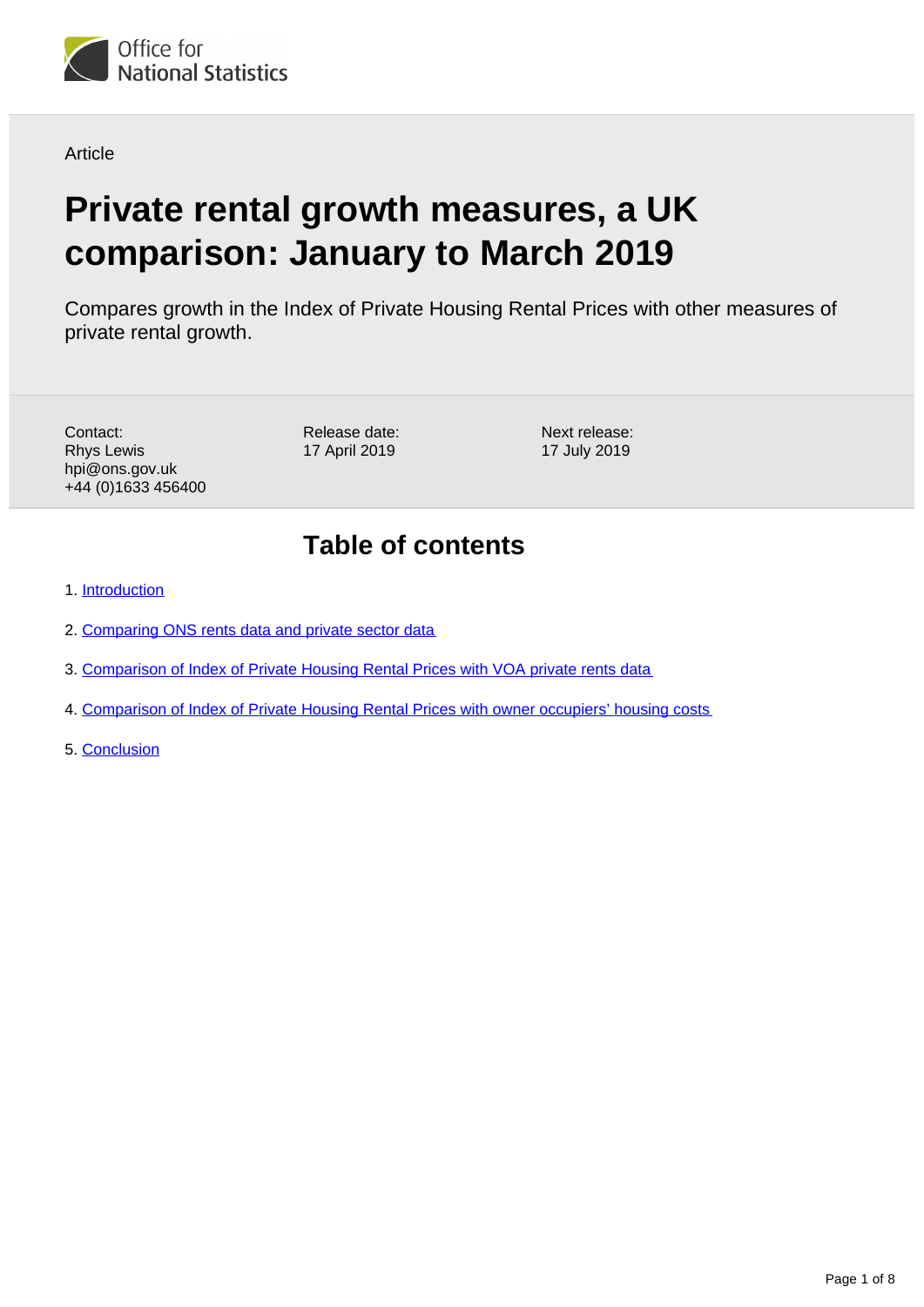# <span id="page-1-0"></span>**1 . Introduction**

[The Index of Private Housing Rental Prices](https://www.ons.gov.uk/economy/inflationandpriceindices/bulletins/indexofprivatehousingrentalprices/previousReleases) (IPHRP) measures the change in price of renting residential property from private landlords. The same private rent price indices are also used for the rental equivalence measure of owner occupiers' housing costs (OOH) in [Consumer Prices Index including owner occupiers' housing costs](https://www.ons.gov.uk/economy/inflationandpriceindices) (CPIH).

Superficially there can be considerable difference between the Office for National Statistics' (ONS's) measures of rents (the [Index of Private Housing Rental Prices](https://www.ons.gov.uk/economy/inflationandpriceindices/bulletins/indexofprivatehousingrentalprices/previousReleases) (IPHRP) and owner occupiers' housing costs (OOH)) and comparable indicators from the private sector. However, once adjustments are made for differences in what the indices are measuring, the ONS measures of rents are more closely aligned with the other sources of rental prices. This article is part of a series that explains the reason for these differences in more detail.

# <span id="page-1-1"></span>**2 . Comparing ONS rents data and private sector data**

Many private sector organisations including estate agents and property companies produce estimates of changes in rental prices. These include [HomeLet](https://homelet.co.uk/homelet-rental-index), [LSL Property Services](https://www.lslps.co.uk/news-and-media/market-intelligence/buy-to-let-index) and [Countrywide PLC.](https://www.countrywide.co.uk/news/countrywide-plc-monthly-lettings-index-april-2018/) In addition, other companies such as Zoopla and Rightmove are a rich source of rental data. These sources provide an extensive range of rental data, but a closer look at these rental measures provides a diverse picture (Figure 1).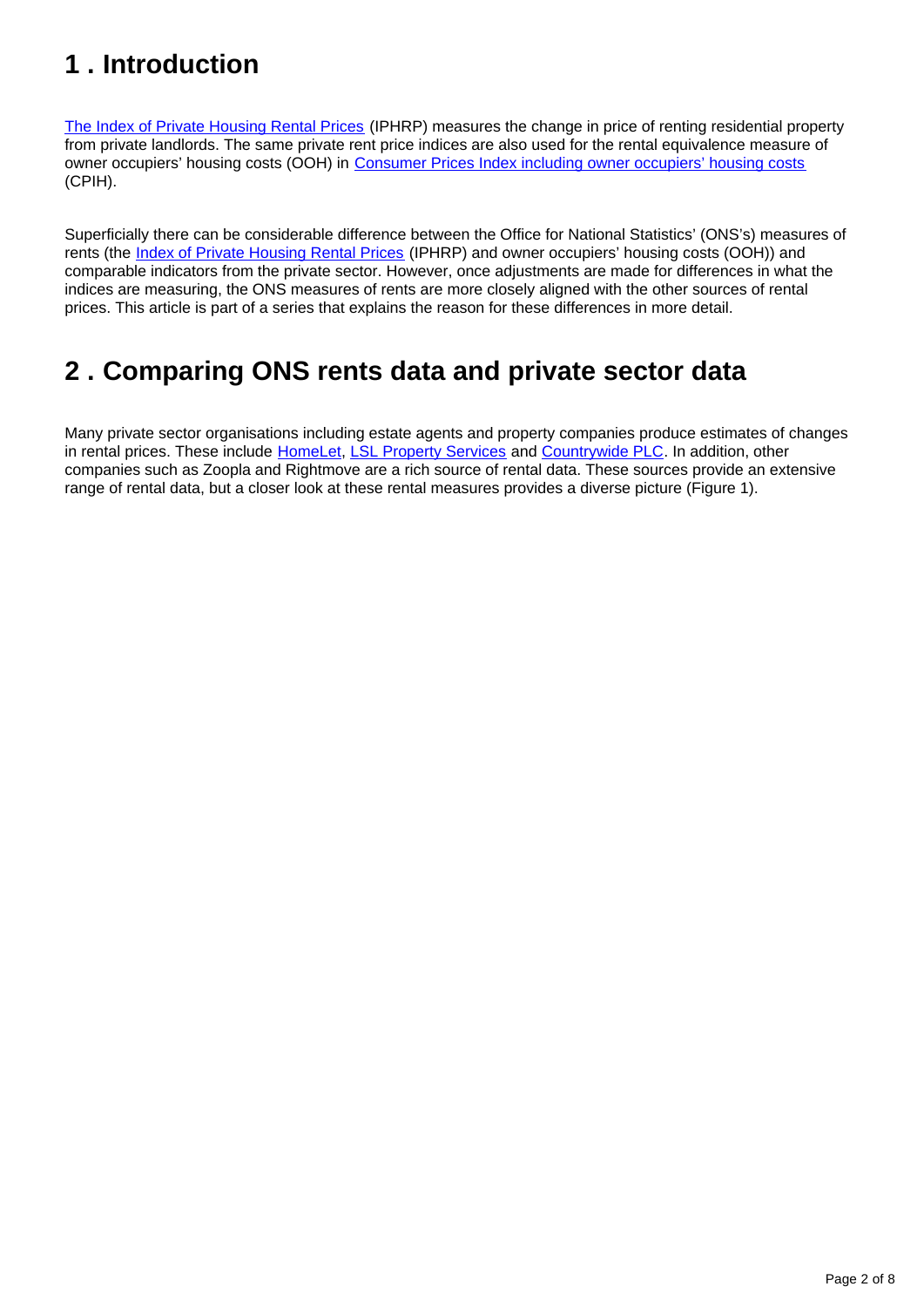#### **Figure 1: Index of Private Housing Rental Prices measure is more stable**

**Index of Private Housing Rental Prices and private sector measures of rents percentage change over 12 months, January 2013 to March 2019, UK**

### Figure 1: Index of Private Housing Rental Prices measure is more stable

Index of Private Housing Rental Prices and private sector measures of rents percentage change over 12 months, January 2013 to March 2019, UK



#### **Source: Homelet, LSL Property Services plc, Countrywide plc and Index of Private Housing Rental Prices**

#### **Notes:**

- 1. The Countrywide lettings index is calculated as a three-month rolling average rather than lets agreed in the last month.
- 2. The Countrywide lettings index latest available data are April 2018.

Historically the rent increases measured by the private sector measures have differed to those shown in Index of Private Housing Rental Prices (IPHRP) and tend to be more volatile. This is because the private sector measures primarily focus on newly let properties, whereas IPHRP includes a mixture of newly let properties and existing lets. This is important, as evidence obtained from Valuation Office Agency (VOA) rental officers suggests that the greatest price rises occur when properties are newly let, compared with existing tenants, who tend to see smaller price increases.

In early 2016, the VOA placed a question in the [BDRC Landlord Panel survey](https://bdrc-continental.com/products/landlords-panel/) whose respondents comprise [National Landlord Association](http://www.landlords.org.uk/) members with a wide range of portfolio sizes and geographies. The question asked, "What was the typical level of rent you were able to achieve in 2015?" broken down by "new tenants" and "renewals with existing tenants". It was reported that 23% of new lets were charged at the same rate as the previous letting, however, 46% of renewals saw no increase. For those whose rent did increase, the average increase for new lets was 5.0% while for renewals this was lower at 3.4%. Similar results were found when this exercise was conducted again the following year.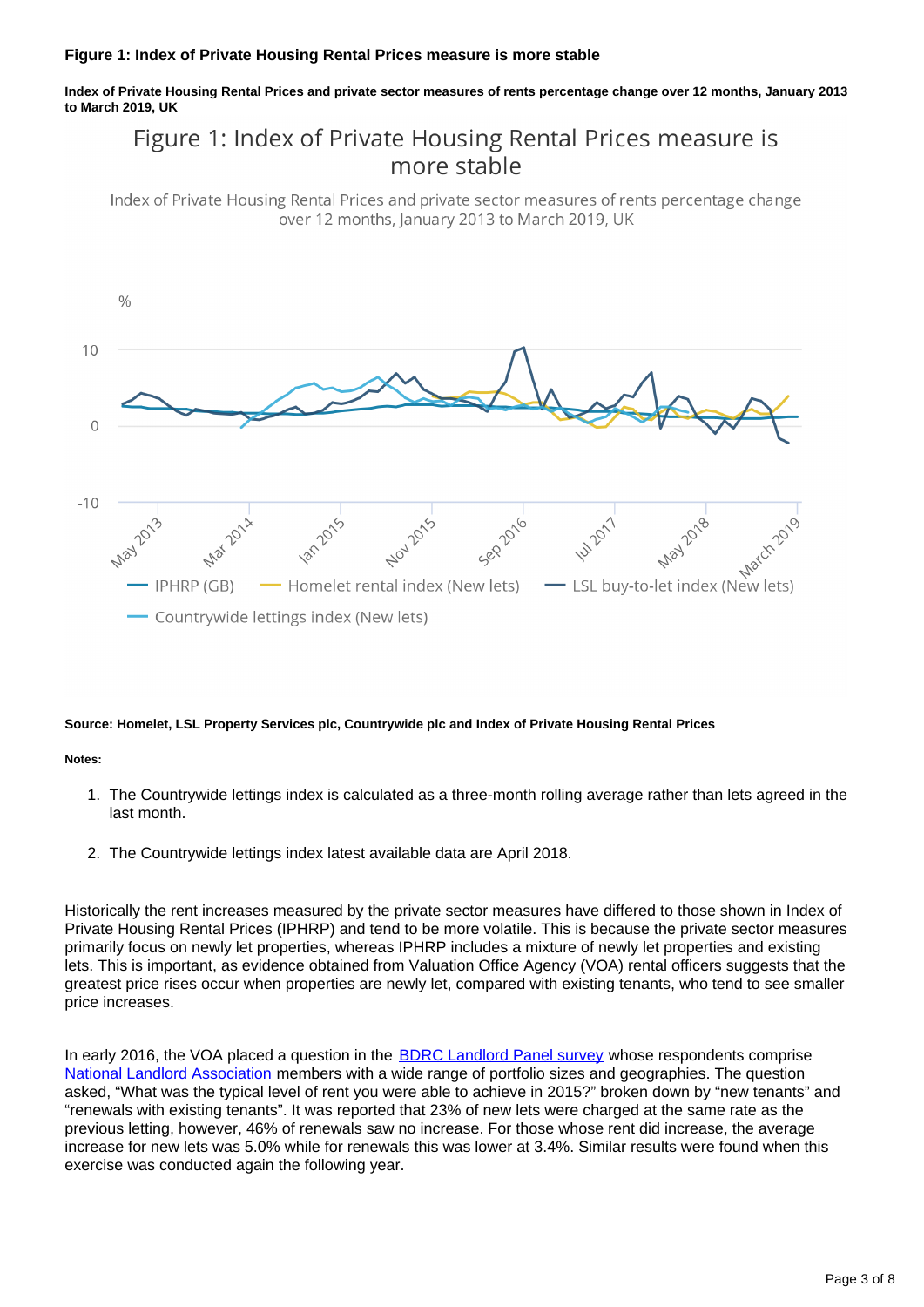To summarise, landlords were less likely to increase rents for existing tenants, and when rents were increased, it was by a smaller percentage. This is thought to happen because landlords make a considered business decision, preferring a small increase from a known reliable tenant, rather than experiencing a void period with no income and the associated cost of re-letting. Consequently, larger price increases tend to occur when the existing tenant moves out and the property is advertised.

In addition, analysis of contract length statistics finds that rental contracts tend to last for around 12 months. During this contract period a tenant's rent is unchanged. IPHRP, as a measure of the stock of rental properties, includes all new lets, those renewing their contract and those within their existing contract. This results in a smoother series than those that simply focus on new lets, where there is more volatility between each month.

Further detail on these data sources and their differences is available in the [April to June](https://www.ons.gov.uk/economy/inflationandpriceindices/articles/comparingmeasuresofprivaterentalgrowthintheuk/apriltojune2018) publication of this series.

### <span id="page-3-0"></span>**3 . Comparison of Index of Private Housing Rental Prices with VOA private rents data**

In evaluating measures of rental price, some users have focused on the difference between the average rental prices published by the [Valuation Office Agency](https://www.gov.uk/government/organisations/valuation-office-agency) (VOA), as part of their [Private rental market statistics](https://www.gov.uk/government/statistics/private-rental-market-statistics-may-2016) (PRMS) publication, and the Index of Private Housing Rental Prices (IPHRP). Both are based on the same underlying private rents data collected by VOA rent officers for England.

Figure 2 presents the 12-month growth rates for the VOA PRMS series and IPHRP (using the England IPHRP series for comparability). Two additional series are also shown, which adjust for changes in the composition of the VOA PRMS sample over time.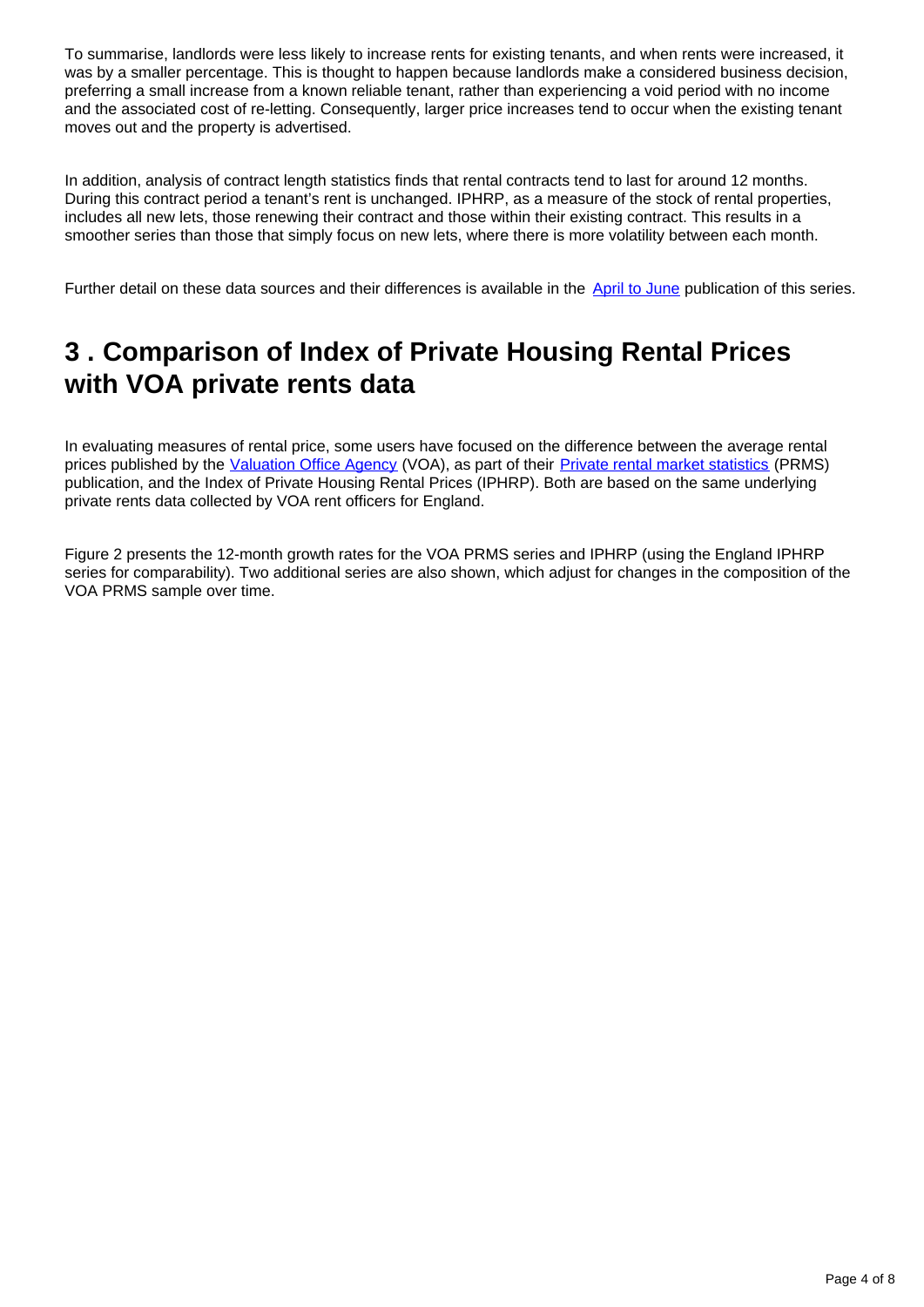#### **Figure 2: Valuation Office Agency rents measure and IPHRP are very similar when measured on similar basis**

**Valuation Office Agency Private rental market statistics adjusted for compositional change against IPHRP, percentage change over 12 months, England, January 2013 to December 2018**

### Figure 2: Valuation Office Agency rents measure and IPHRP are very similar when measured on similar basis

Valuation Office Agency Private rental market statistics adjusted for compositional change against IPHRP, percentage change over 12 months, England, January 2013 to December 2018



#### **Source: Valuation Office Agency - Private rental market statistics (PRMS) and Index of Private Housing Rental Prices**

#### **Notes:**

1. Analysis of compositional change was conducted at the local authority level using published data from the [VOA PRMS](https://www.gov.uk/government/collections/private-rental-market-statistics).

There are clearly some major differences between the VOA PRMS series and IPHRP. This raises the question; "How can we have confidence in IPHRP if it diverges so much from VOA private rents series?" Well, these differences can be explained.

IPHRP is a "price index", in that it seeks to make pure price comparisons, whereas VOA's PRMS is a simple "average of transactions" collected during the period – the latter is designed to provide a "snapshot" of the rental market over the previous 12 months.

Over the period presented, the average annual growth rate of the VOA PRMS is 2.9% compared with an average annual growth rate in IPHRP of 1.9%. The difference of 1.0 percentage point can be accounted for as follows: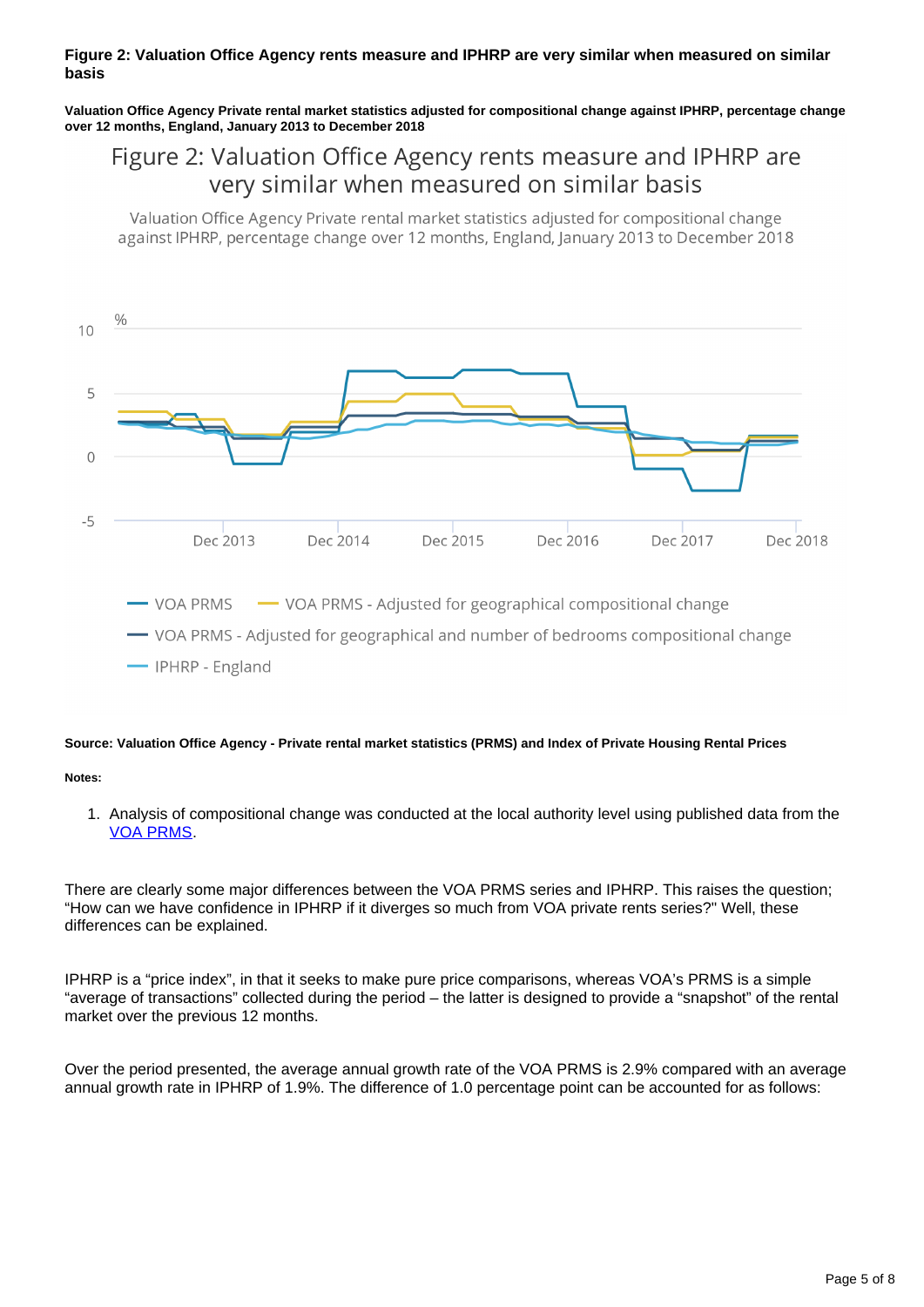- geographical compositional effects (0.4 percentage points) as shown by the lightest (yellow) line in Figure 2
- compositional changes relating to the number of bedrooms of properties in the VOA PRMS sample (0.3 percentage points) – as shown by the darker (blue) line in Figure 2
- coverage differences between PRMS and IPHRP (0.2 percentage points) as shown in the article [Explaining private rental growth \(PDF, 445KB\)](http://webarchive.nationalarchives.gov.uk/20160105160709/http:/www.ons.gov.uk/ons/guide-method/user-guidance/prices/cpi-and-rpi/explaining-private-rental-growth.pdf)

The remainder (around 0.1 percentage points) of the difference can be explained by:

- the application of price index methodology to calculate price indices (a matched sample and mix adjustment); this is discussed further in the article [Explaining private rental growth \(PDF, 445KB\)](http://webarchive.nationalarchives.gov.uk/20160105160709/http:/www.ons.gov.uk/ons/guide-method/user-guidance/prices/cpi-and-rpi/explaining-private-rental-growth.pdf)
- changes in composition below the local authority level
- a general improvement in the quality of the private rental sector changes in quality would impact an average price measure but are intentionally removed from a price index; in recent times, the size of the privately-rented housing stock has more than doubled and some of this supply has come from the owneroccupied market, which is generally in better repair than the rental market, evidence from the English Housing Survey suggests that rented properties are now better maintained than they were a few years ago

We are therefore confident that we understand and can explain the differences between the tracks of the IPHRP and VOA PRMS, and are confident that IPHRP is a fair reflection of the increase in rental prices over time.

### <span id="page-5-0"></span>**4 . Comparison of Index of Private Housing Rental Prices with owner occupiers' housing costs**

The Index of Private Housing Rental Prices measures the change in price tenants face when renting residential properties from private landlords, but what about those who own and live in their own home? If we are specifically interested in the cost of purchasing a house, then the [UK House Price Index](https://www.gov.uk/government/collections/uk-house-price-index-reports) will provide an estimate of the average price and how much they have increased (or decreased).

The measurement of costs associated with owning or living in a house (referred to as owner occupiers' housing [costs,](https://www.ons.gov.uk/economy/inflationandpriceindices/timeseries/l5p7/mm23) or OOH for short), however, are somewhat more difficult as [the cost of consuming housing services is](https://blog.ons.gov.uk/2017/01/10/including-housing-costs-in-measures-of-inflation/)  [different to the cost of purchasing an asset such as a house](https://blog.ons.gov.uk/2017/01/10/including-housing-costs-in-measures-of-inflation/). The approach we favour for measuring OOH is known as rental equivalence, which assumes that the rent paid for an equivalent house can be used as an estimate of the cost of housing services. In calculating our OOH measure, we use the same rental data sources that are used in IPHRP, and so we might expect both series to show the same price development over time. Whilst they are similar (Figure 3), there are good reasons to explain why they differ.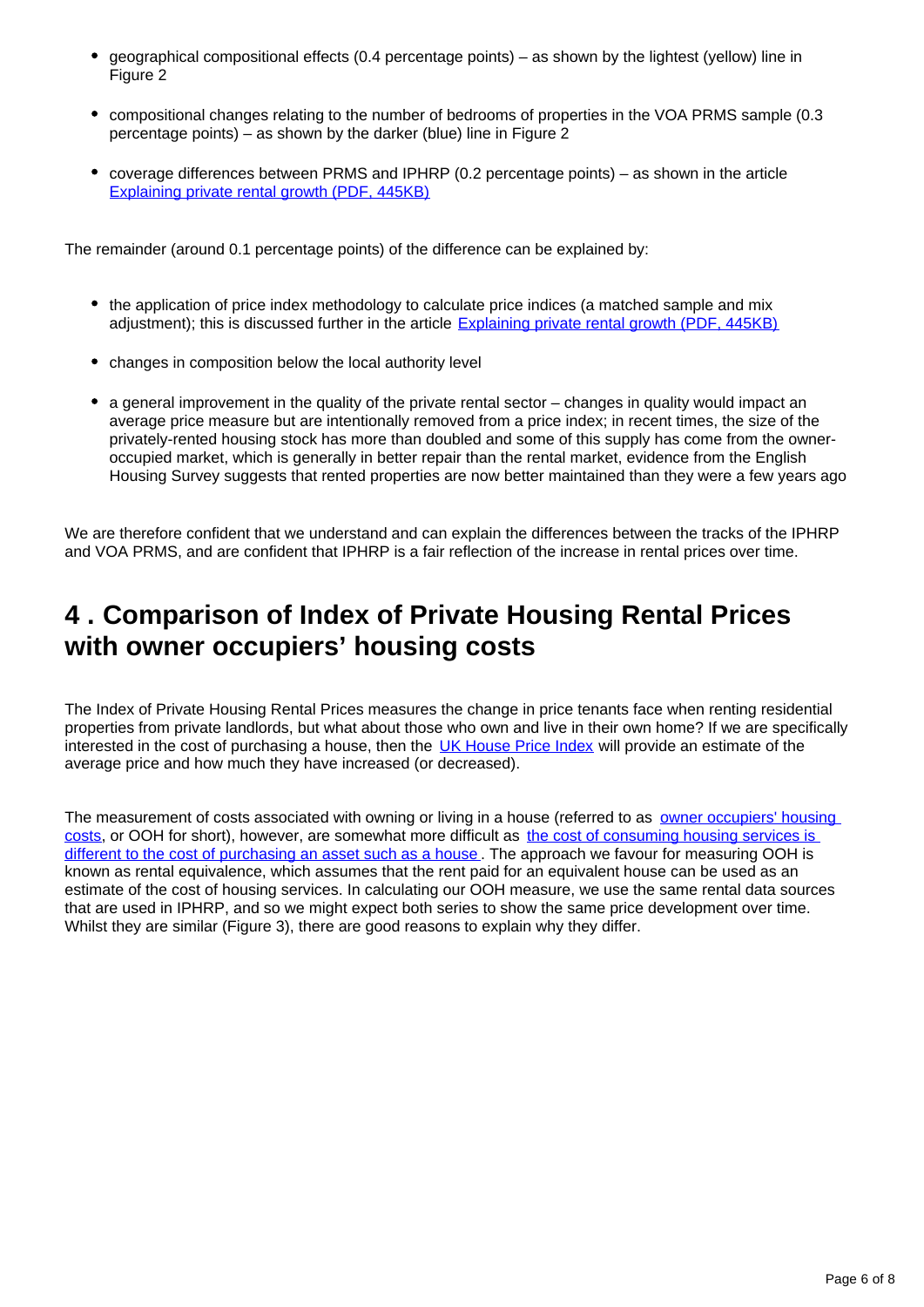#### **Figure 3: IPHRP and OOH differences explained by different mix of properties**

**12-month growth rate for IPHRP, England and OOH, UK, January 2006 to March 2019**

### Figure 3: IPHRP and OOH differences explained by different mix of properties

12-month growth rate for IPHRP, England and OOH, UK, January 2006 to March 2019



#### **Source: Office for National Statistics**

The main reason for the difference comes from the composition of the housing mix that represents the private rented market compared with the owner-occupied market. The type and location of properties in the private rented sector are different to the type and location of the properties in the owner-occupiers sector and we take this into account when calculating our estimates. If we just consider location as an example, London has a higher proportion of private-rented stock compared with owner-occupied housing stock. This means that rental growth in London has more of an impact on IPHRP than OOH. If we compare the IPHRP series "England excluding London" (Figure 3) with OOH they are very similar, highlighting the impact London is having on the IPHRP.

Figure 4 provides an indication of how the proportion of owner-occupied and private-rented stock differs for London, with private-rented stock being much larger. It is worth noting that Figure 4 is based on [data from 2011](https://www.gov.uk/government/uploads/system/uploads/attachment_data/file/192180/LiveTable109_FINAL_VERSION.xls) (XLS, 40KB), which are the latest publicly available although a similar trend still holds.